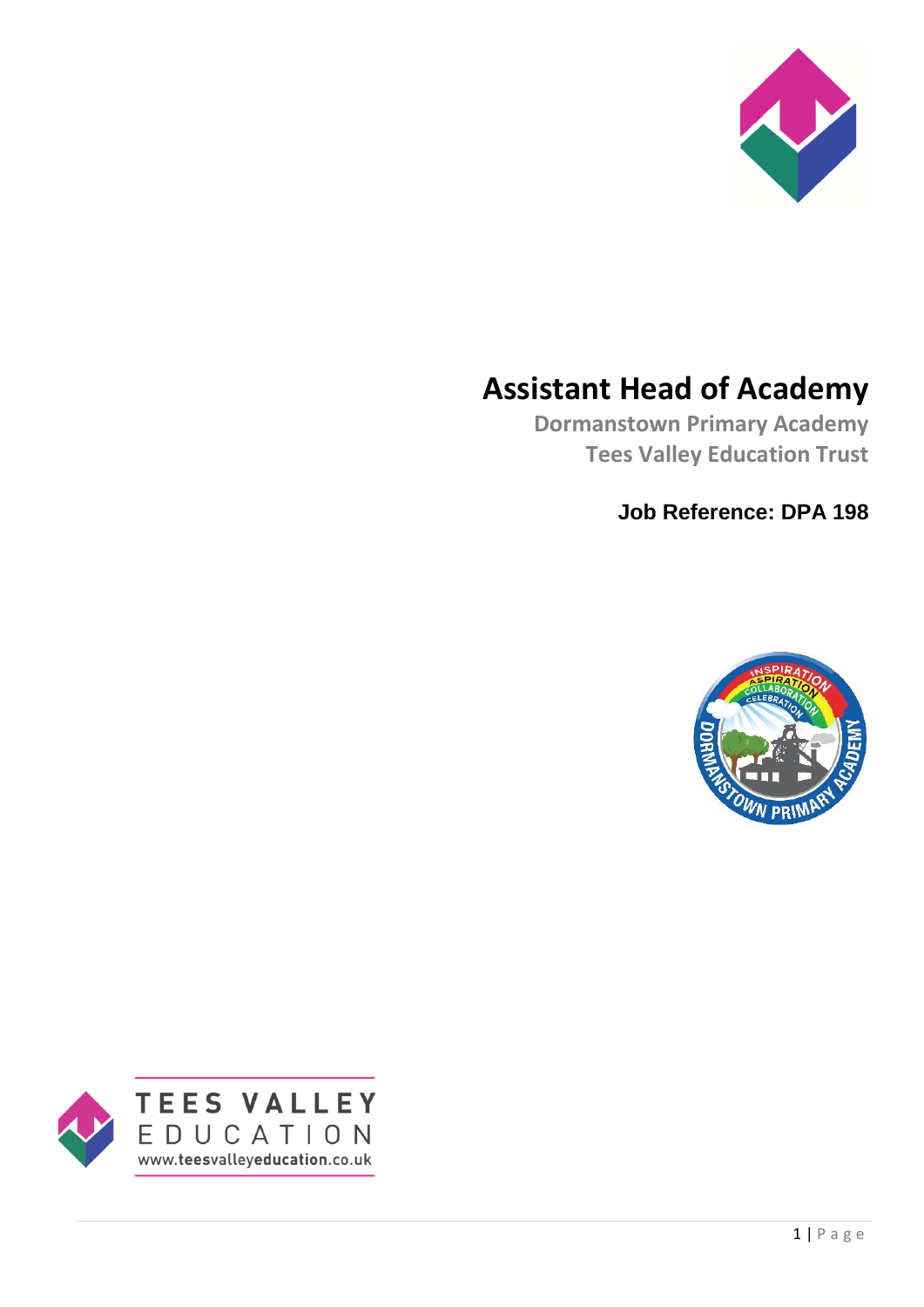# **COME LETTER FROM THE TRUST**



Dear Applicant

Thank you for expressing an interest in applying for a position working with Tees Valley Education Trust.

The Trust currently comprises of five Academies - Brambles Primary Academy, Discovery Special Academy, Dormanstown Primary Academy, Pennyman Primary Academy and Wilton Primary Academy.

Tees Valley academies believe in excellence as a birthright. All children, regardless of circumstance, have an entitlement to a world-class education. The Academy Head Teachers operate in an atmosphere of trust, honesty, integrity and an unwavering commitment to excellence for children. They firmly believe there should be "no excuses or barriers!" in education.

All of the academies are located in areas of significant deprivation and its leaders are passionate about the difference education can make to children's lives.

Therefore, if you are successful, you will be joining a brilliant team. All of our staff, regardless of their role, work together to ensure that our children are provided with the best education possible.

As a Trust, we are committed to giving our leaders and teachers time to fulfil their professional duties and responsibilities. We also offer you the opportunity to work in a vibrant, supportive and friendly atmosphere where you will be enabled to develop both personally and professionally.

Enclosed with this recruitment pack you will find the advert, job description and person specification for the post along with an application form, safeguarding information and guidance on how to apply. If you wish to apply, then please make sure that you complete the application form fully. Please do not attach a curriculum vitae: we will only consider information completed as part of the application form.

Yours faithfully

#### **Katrina Morley**

Chief Executive Officer and Executive Head Teacher of Pennyman Primary Academy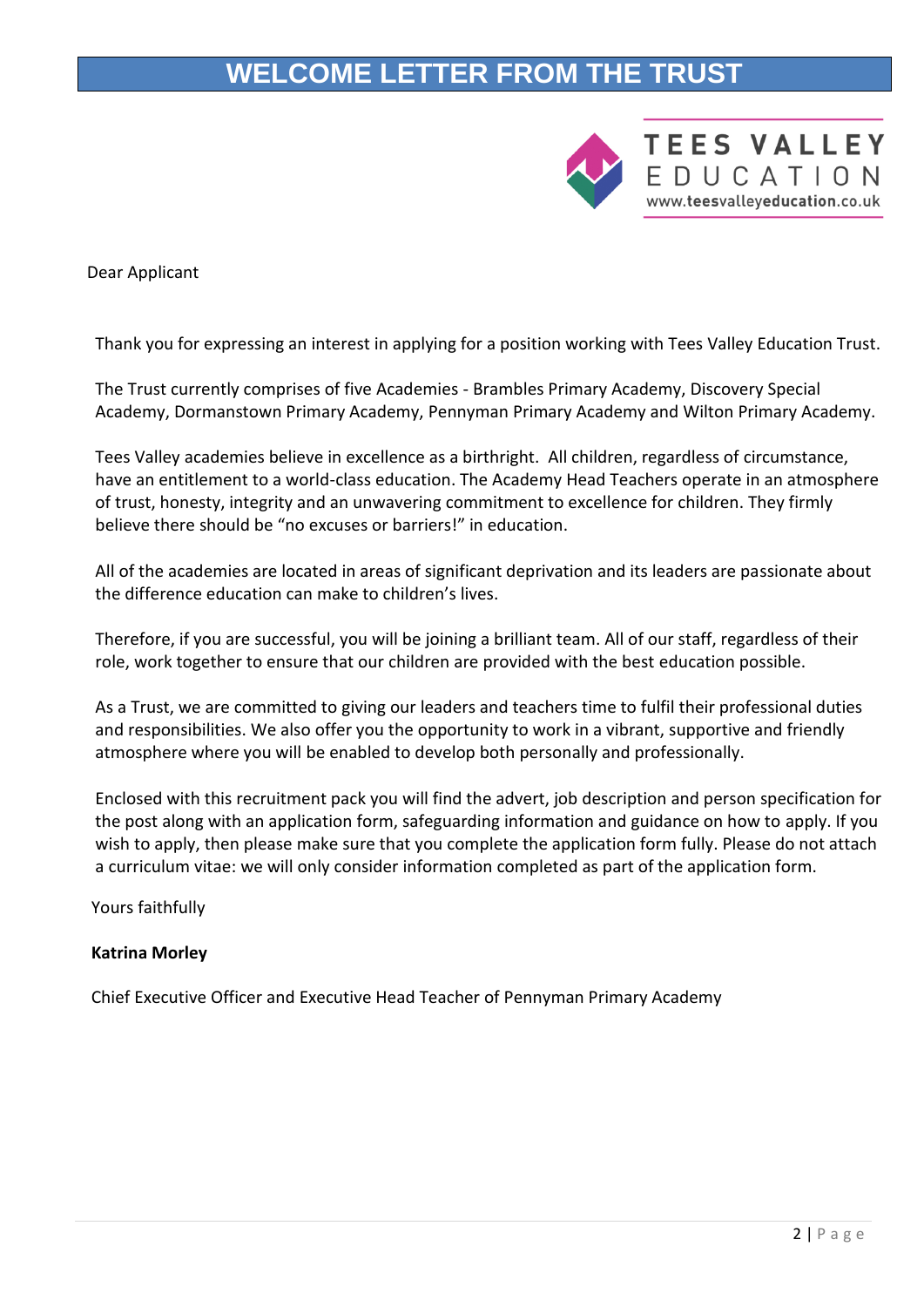# **ADVERTISEMENT**

# **Assistant Head of Academy**

**Dormanstown Primary Academy Status: Permanent Hours: Full Time Salary: L2 - L6 (£43,251 - £47,735) Commencing: October 2022 Reporting to: Head of Academy**

Dormanstown Primary Academy is a thriving inclusive learning community for 270 pupils from Nursery to Year 6. Within our provision, we have 35 High Needs places for children with complex learning needs from across Redcar & Cleveland. We are looking to appoint to a newly created post of Assistant Head of Academy. We are seeking a candidate who is an outstanding classroom practitioner able to model excellent teaching and learning. Alongside the Head of Academy and joint leadership team under the Executive Headteacher for Dormanstown and Wilton Primary Academies, we believe the skills of an Assistant Head of Academy contributing to the team, will support our journey towards excellence.

The successful candidate will play a large part in leading and evolving teaching, learning and continuous professional development across all areas of the academy. We are looking for someone who will provide a visible, credible and motivating presence with the ability to inspire those around them with a passion for teaching and learning, excellent pedagogical and subject knowledge, team ethic and a commitment to the highest standards. You will have the capacity to challenge, support and inspire with a positive attitude within a collaborative learning culture. The successful candidate will have the opportunity to not only support the Head of Academy and whole academy leadership at Dormanstown but also play a role in supporting Wilton Primary Academy through joint working and development opportunities.

The role will be to lead teaching and learning by example, coaching and mentoring staff to further develop excellence in teaching therefore having a substantial influence on both staff and children. It is a fantastic opportunity for not only aspiring new leaders who are ready to make the next step in their career but also those who are experienced leaders that have a passion for teaching and learning and have the skills to develop others.

The Assistant Head of Academy will:

- Be an outstanding classroom practitioner able to model excellent teaching and learning
- Be a collaborative and inspirational leader, with a strong ability to motivate and empower staff and children to ensure high expectations for attainment, progress and wider outcomes for all
- Have the ability to identify appropriate support and develop others
- Inspire a passion in others so as to support leaders at every level throughout the academy
- Be challenging, supportive and have the enthusiasm and courage to support the journey towards excellence
- Have an understanding of inclusive practice to ensure all pupils access the best possible teaching and provision, that is appropriate to their needs, promotes high standards and fulfilment of potential We can offer:
- 
- A committed senior leadership team that puts the child at the centre of school improvement
- The opportunity to contribute to shaping the future of teaching and learning
- A forward-thinking academy, which is committed to improvement through evidence based research
- An excellent learning environment for children with a strong community ethos
- Committed and dedicated staff who strive to gain the best outcomes for all of our pupils
- Dedicated pupils who love coming to the academy and are encouraged to be the best they can be
- A passionate and high performing team of professionals across the trust to learn from and contribute to
- A package of leadership CPD including opportunities to develop high quality coaching skills

#### Please look at the academy website for more information on the educational offer at Dormanstown Primary: <https://dormanstown.teesvalleyeducation.co.uk/>

This is a superb opportunity to develop and progress professionally and to join Tees Valley Education Trust, which has a strong commitment to continued professional development for all staff within an inclusive and supportive environment.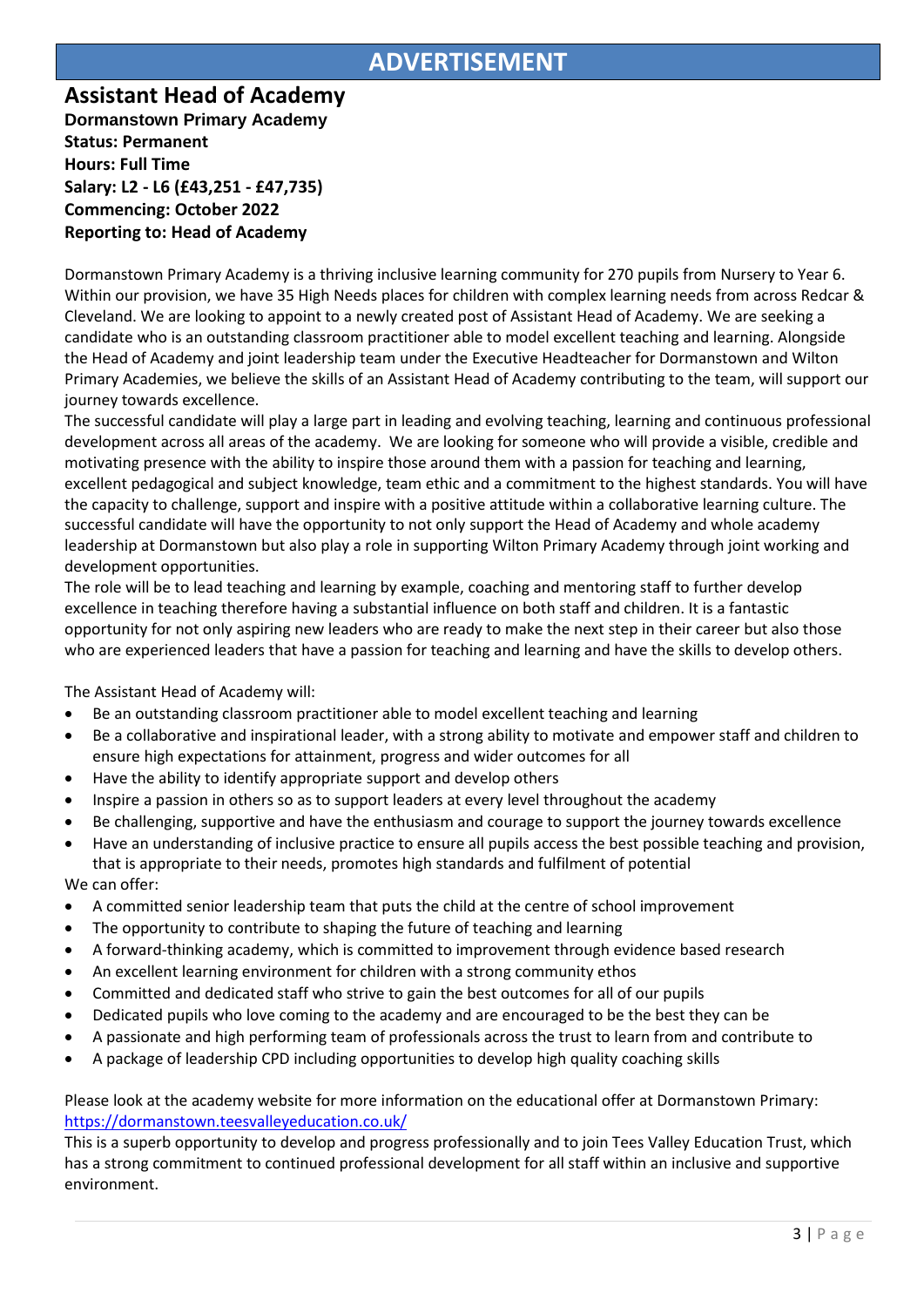Tees Valley Education Trust is committed to safeguarding and promoting the welfare of children. All appointments will be subject to a satisfactory enhanced DBS check.

Applications are invited from prospective candidates who are able to demonstrate that they are able to meet the essential criteria set out in the person specification. Visits to the academy are actively encouraged and should be arranged by contacting the academy office either by telephone on 01642 483696 or email [TVEDormanstown@tved.org.uk](mailto:TVEDormanstown@tved.org.uk)

#### **Visit dates are:**

#### **Tuesday 14th June 2022 at 9:00 a.m., Wednesday 15th June 3:30 p.m., Tuesday 21st June 9:00 a.m.**

If you have any queries about the application process or the position please feel free to contact Mr Oliver Long, Head of Academy on 01642 483696 or emai[l TVEDormanstown@tved.org.uk](mailto:TVEDormanstown@tved.org.uk)

#### **Closing Date: 9:00am Monday 27th June**

# **HOW TO APPLY**

Application packs can be downloaded or printed directly from the Trust website [www.teesvalleyeducation.co.uk](http://www.teesvalleyeducation.co.uk/) or requested from the Academy. Only applications on Trust's official application form will be accepted.

If you are submitting your completed application form by e-mail please be aware that the academy cannot be responsible for any formatting anomalies when printing.

**By email to: [recruitment@tved.org.uk](mailto:recruitment@tved.org.uk)** adding Dormanstown Assistant Head of Academy Vacancy in the subject.

Hand written or electronic printed copies should be posted or hand delivered to the following address for the attention of Mr Oliver Long:

#### **By post to:**

Dormanstown Primary Academy South Avenue Redcar Cleveland TS10 5LY

# **SAFEGUARDING CHILDREN**

The Trust, and its academies, are committed to Safeguarding and Promoting the Welfare of all children. We recognise that some children *may* be especially vulnerable to abuse e.g. those with Special Educational Needs, those living in adverse circumstances.

#### **The Trust's Child Safeguarding Policy applies to all adults, including volunteers, working in or on behalf of the Trust.**

Everyone who works with children has a responsibility for keeping them safe. No single practitioner can have a full picture of a child's needs and circumstances and, if children and families are to receive the right help at the right time, everyone who comes into contact with them has a role to play in identifying concerns, sharing information and taking prompt action.

The Trust pays full regard to DfE guidance 'Working Together to Safeguard Children DfE 2018'. Anyone who works for the Trust, who is likely to be perceived by children as a safe and trustworthy adult (including volunteers and staff employed by contractors), is subject to appropriate checks in line with current legislation and best practice.

Safer recruitment practice includes scrutinising applications, verifying identity and academic or vocational qualifications, obtaining professional and character references, checking previous employment history and ensuring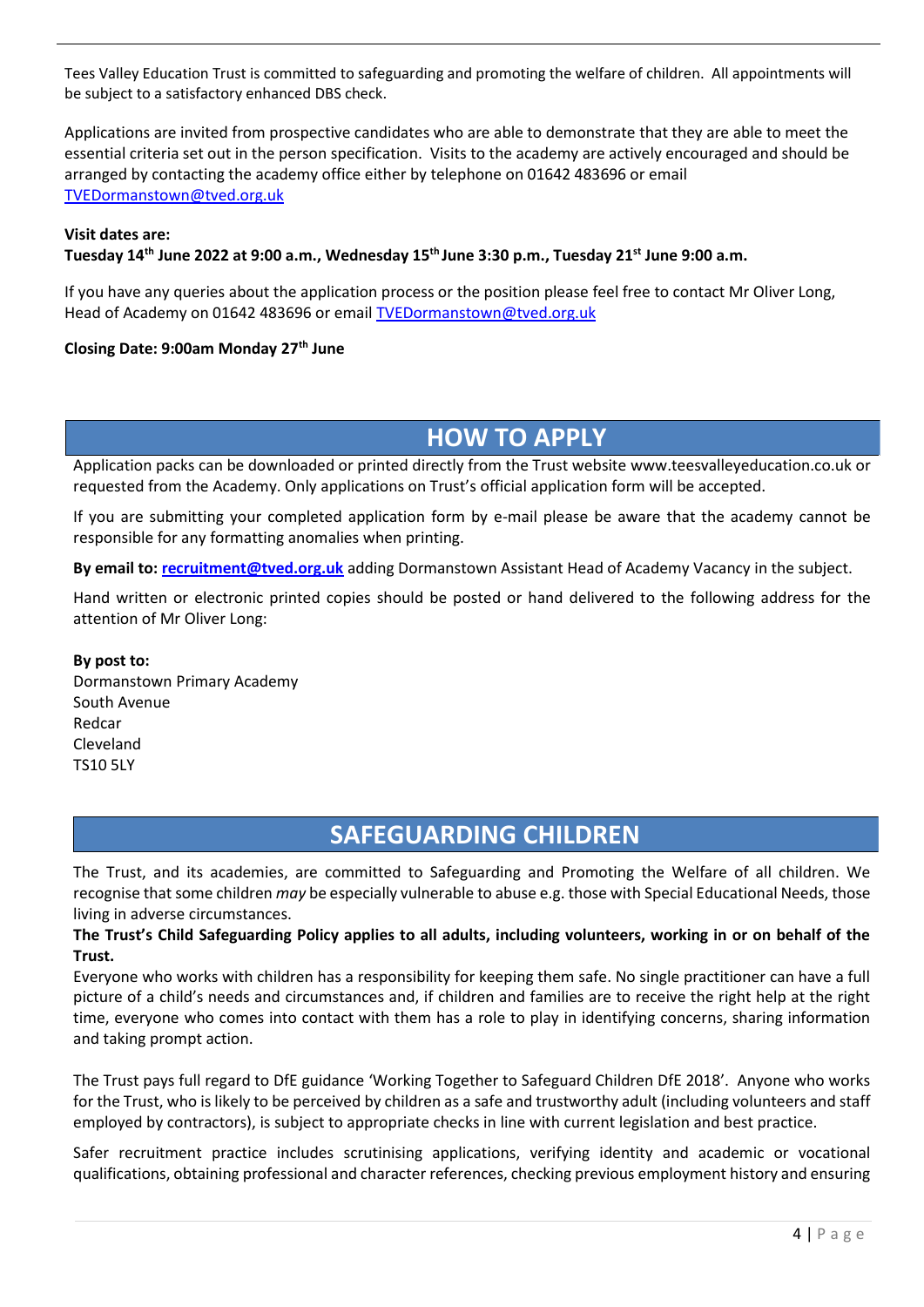that a candidate has the health and physical capacity for the job. It also includes undertaking interviews and, where appropriate, undertaking checking details with the Disclosure and Barring Service.

Applications will only be accepted from candidates completing the Trust's Application Form. Please complete ALL sections of the Application Form which are relevant to you as clearly and fully as possible. CVs will not be accepted.

#### **Safeguarding Children & Young People**

We are committed to safeguarding and promoting the welfare of children and young people. We expect all staff to share this commitment and to undergo appropriate checks, including DBS checks. Candidates should be aware that all posts in Tees Valley Education involve some degree of responsibility for safeguarding children and young people, although the extent of that responsibility will vary depending on the nature of the post. Accordingly, this post is exempt from the Rehabilitation of Offenders Act 1974 and, therefore, all convictions, cautions and bind-overs, including those regarded as "spent" must be declared.

#### **UK General Data Protection Regulation**

Refer to our privacy policy on how we will process your personal data including how you can request to access your personal data via Tees Valley Education website[: http://www.teesvalleyeducation.co.uk.](http://www.teesvalleyeducation.co.uk/)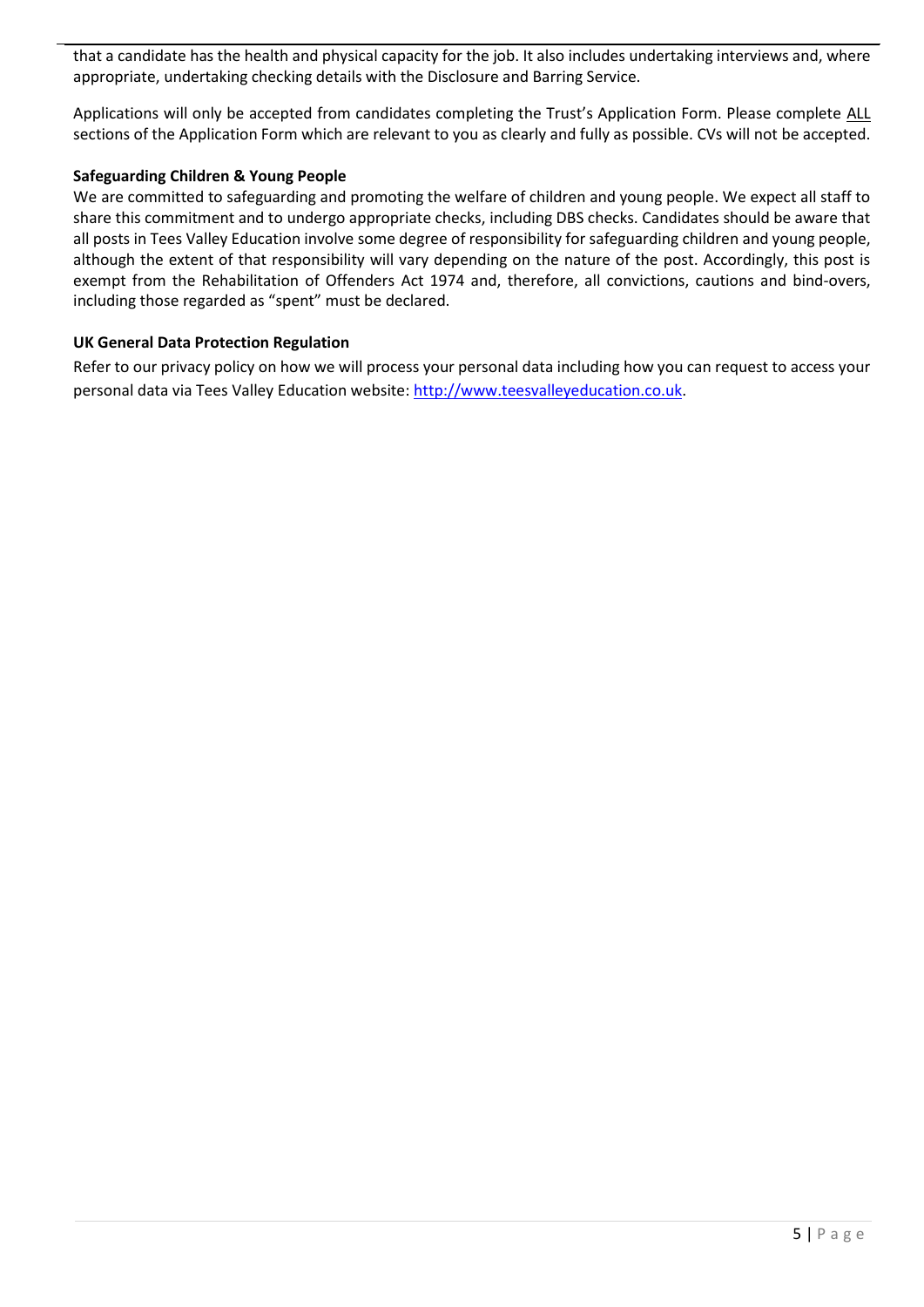# **JOB DESCRIPTION ASSISTANT HEAD OF ACADEMY**

The functions and specific responsibilities below are to be undertaken in conjunction with the duties of a Teacher as defined in the School Teachers' Pay and Conditions Document.

The Assistant Head of Academy will:

- Be a member of the senior leadership team
- Provide professional leadership that secures success and improvement, ensuring high quality education for all pupils and ensure high standards of learning and achievement
- Lead the development of teaching and learning practices to impact on outcomes for all pupils
- Develop quality coaching relationships to support developments and the drive for excellence in teaching

### **LEADERSHIP AND MANAGEMENT**

- Contribute to the effective day to day management and organisation of the academy
- Communicate the academy vision compellingly and support strategic leadership
- Play a lead role in the academy improvement planning process, through agreed priorities
- Contribute to the academies self-evaluation process, devising and monitoring improvement action plans and other policy development
- Contribute to the creation of a supportive ethos and stimulating academy environment
- Lead on the production and review of academy policy and guidelines on teaching and learning
- Provide for 'excellence' as lead classroom practitioner, using evidence based research to inform, inspire and motivate other staff to have high expectations and further develop their own practice
- Monitor and evaluate of the quality of teaching and learning taking place throughout the academy and act on identified areas for improvement
- Support moderation of assessment processes and data analysis, contributing to progress reviews
- Work with the Head of Academy to provide support and challenge for ensuring improvement areas are identified and met through provision of quality coaching opportunities
- Contribute to the Trust Improvement Team working in partnership with senior leads across the Tees Valley Education academies

### **TEACHING AND LEARNING**

- Work with the whole staff to develop a strong learning environment that has at its centre high expectations of learning, performance, academic achievement and behaviour and positive outcomes for all
- Lead and support the teaching and learning within the academies through promoting models of excellent classroom practice, coaching, mentoring and supporting self-evaluation for teaching and learning staff.
- Work with the Senior Leadership Team to lead, motivate, support, challenge and develop staff to secure continual improvement
- Promote the culture of inclusion within the academy community
- Set high expectations for children's behaviour across the academy; maintaining good relationships through positive behaviour management
- Work with SLT in ensuring an appropriate programme of professional development for all staff, in line with the academy improvement plan and appraisal including coaching and mentoring as appropriate
- Contribute to Pupil Progress Meetings

#### **PARTNERSHIP WORKING**

- Promote and model good relationships with parents and carers, which are based on partnerships to support and improve pupils' learning and achievement.
- Contribute to the development of the academies; strengthening partnerships with families, local and wider community.
- Contribute to the development of the curriculum and leadership across Tees Valley Education Trust by sharing effective practice, working in partnership with other academies and promoting innovation.
- Contribute to policies and practices to ensure opportunities for growth, achievement and success for all adults and children in the academies.

The job holder may be required to undertake additional duties as could be reasonably required. The job holder may be required to work flexibly between the hours of 8am and 6pm.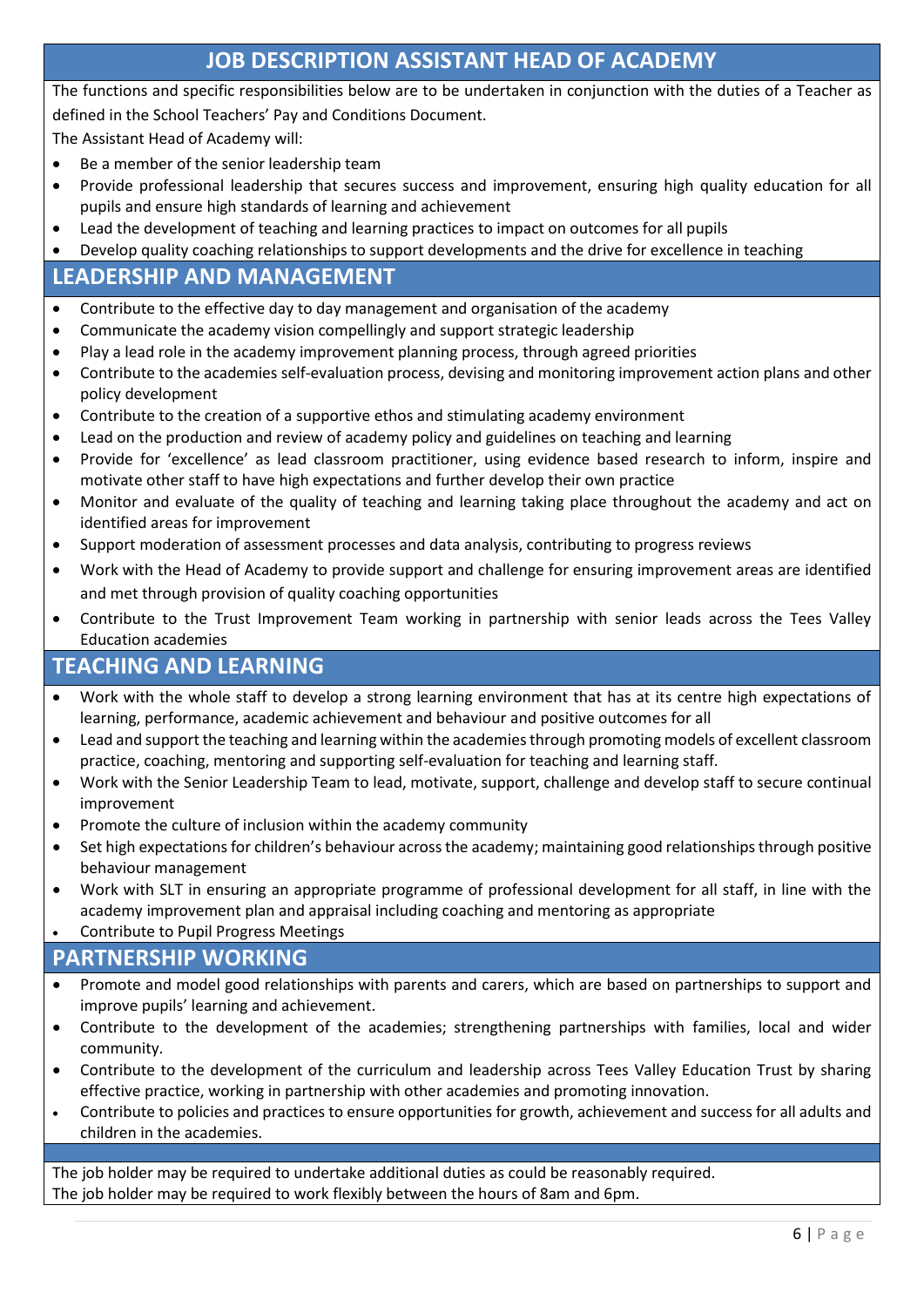The job holder may be required to work across the academy group, including for Trust wide initiatives. The job holder may be required to undertake additional training.

**Important:** In the first instance, applications are assessed against the following criteria:

\*overall presentation \*use of standard English \*grammatical accuracy

Where applications do not meet the expected standard, they will be discarded before being matched to the person specification.

| <b>PERSON SPECIFICATION</b>                                                                                   |     |
|---------------------------------------------------------------------------------------------------------------|-----|
| <b>QUALIFICATIONS</b>                                                                                         | E/D |
| Qualified teacher status - degree or equivalent                                                               | E   |
| Evidence of continued and relevant professional development                                                   | E   |
| Evidence of leadership qualifications or professional development                                             | D   |
| PROFESSIONAL EXPERIENCE AND KNOWLEDGE                                                                         |     |
| Excellent classroom practitioner                                                                              | Ε   |
| Successful teaching experience across the primary age range                                                   | E   |
| Experience as middle leader in a primary school for at least 2 years                                          | E   |
| Experience of successfully leading on aspects of school improvement identified through the school's self-     | E   |
| evaluation and monitoring the impact of initiatives                                                           |     |
| Successful experience of raising standards for all with measurable outcomes                                   | Ε   |
| Recent experience of contributing to staff development and monitoring teaching and learning                   | E   |
| Successful teaching experience in more than one school                                                        | D   |
| Experience of teaching and learning within an inclusive environment and knowledge of effective practice       | D   |
| and provision for children with complex SEND needs                                                            |     |
| Experience of leading and managing staff and developing effective team working                                | D   |
| Involvement in school self-evaluation and development planning                                                | D   |
| <b>ABILITIES AND SKILLS</b>                                                                                   |     |
| Substantial knowledge of EYFS, KS1 and KS2 curriculum and an understanding of the provision for SEND          | E   |
| Understanding of high quality teaching, the ability to model this and to support others to improve            | E   |
| A sound understanding of strategies to support all children's learning                                        | E   |
| Ability to inspire and motivate all children to learn and realise their potential                             | E   |
| Ability to monitor, evaluate and support improvements in the quality of teaching and learning                 | E   |
| Able to provide professional direction to the work of others through mentoring/coaching and ongoing CPD       | E   |
| Ability to work productively and positively with a range of colleagues both internally and across the Trust   | E   |
| Ability to drive for improvements and challenge underperformance                                              | D   |
| Effectively evaluate areas of academy performance and accurately identify priorities for improvement          | D   |
| Proven ability to lead change to improve teaching and learning                                                | D   |
| <b>PROFESSIONAL CHARACTERISTICS</b>                                                                           |     |
| Clear and articulate vision for the development of primary education                                          | Ε   |
| Commitment to meeting the educational, social and emotional needs of all children                             | Ε   |
| Commitment to high standards and continuous improvement                                                       | Ε   |
| Lead by example, with integrity, creativity, resilience and clarity and demonstrate the ability to positively | E   |
| empower, influence and encourage others                                                                       |     |
| Excellent interpersonal skills and emotional intelligence                                                     | E   |
| Ability to demonstrate the Trust Diamond Standards of Commitment, Curiosity, Courage and Care                 | E   |

E – Essential D – Desirable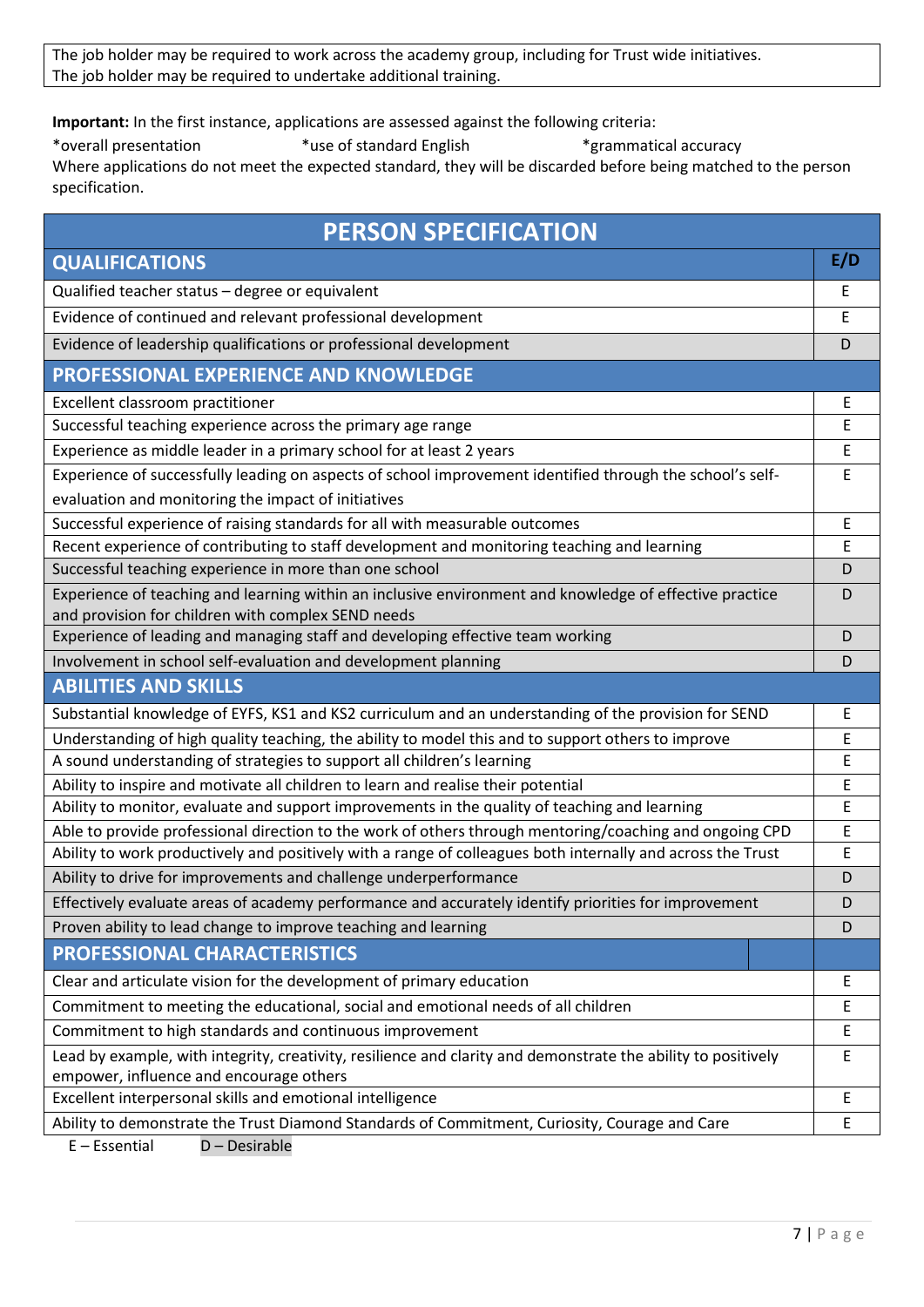# **EXPLANATORY NOTES**

Applications will only be accepted from candidates completing the Trust's Application Form. Please complete ALL sections of the Application Form which are relevant to you as clearly and fully as possible. CVs will not be accepted.

#### **Interview Process**

After the closing date, short listing will be conducted by a panel, who will match your skills/experience against the criteria in the Person Specification. You will be selected for interview entirely on the contents of your application form, so please read the Job Description and Person Specification carefully before you complete your form.

All candidates invited to interview must bring an original form of identification, photocopies will not be accepted.

#### **Please note that originals of the above are necessary. Photocopies or certified copies are not sufficient.**

We will seek references for candidates that are shortlisted for interview and may also approach previous employers for information to verify particular experience or qualifications before interview. Any relevant issues arising from references will be taken up at interview.

In addition to candidates' ability to perform the duties of the post, the interview will also explore issues relating to safeguarding and promoting the welfare of children, including:

- Motivation to work with children and young people
- Ability to form and maintain appropriate relationships and personal boundaries with children and young people
- Emotional resilience in working with challenging behaviours
- Attitudes to use of authority and maintaining discipline

#### **Conditional Offer: Pre-Employment Checks**

Any offer to a successful candidate will be conditional upon:

- Verification of right to work in the UK
- Receipt of at least two satisfactory references (if these have not already been received)
- Verification of identity checks and qualifications
- Satisfactory DBS check
- Verification of professional status such e.g. QTS Status, NPQH (where required)
- Satisfactory completion of a Health Assessment
- Satisfactory completion of the probationary period (where relevant)
- Where the successful candidate has worked or been resident overseas in the previous five years, such checks and confirmations as may be required in accordance with statutory guidance.